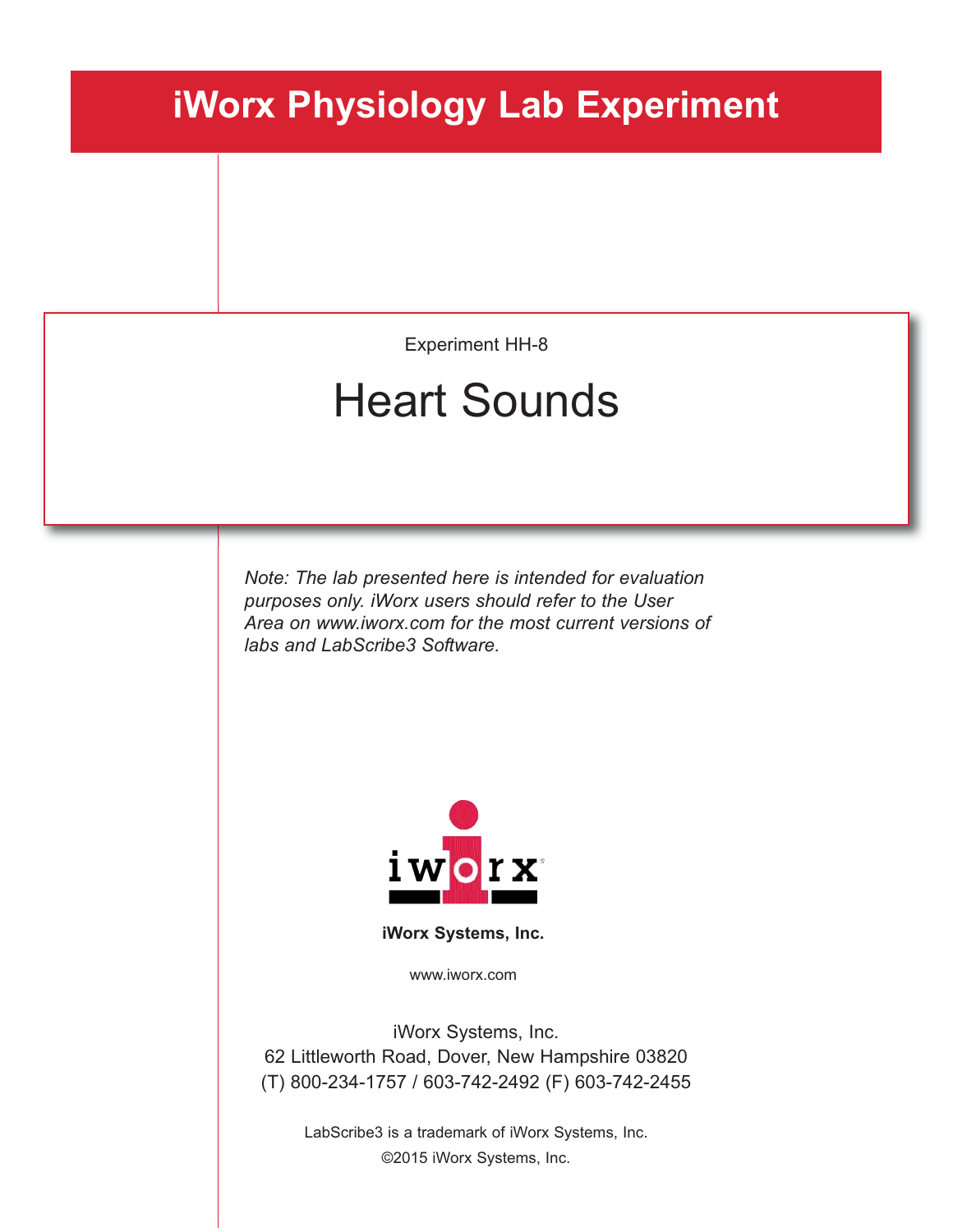### **Experiment HH-8: Heart Sounds**

#### **Exercise 1: Heart Sounds from a Resting Subject**

Aim: To record the heart sounds from different points around the chest of a resting subject.

#### *Procedure*

- 1. Make sure the ECG lead wires and electrodes are connected. Instruct the subject to move away from any electronic equipment and keep still when the ECG and the heart sounds are being recorded.
- 2. Firmly place the heart sound monitor on one of the four auscultation areas:
	- Aortic, which is located in the second intercostal space at the right sternal margin, #1 on Figure HH-8-L1. At this location, the systolic murmurs of aortic stenosis and Increased aortic valve flow are the loudest.
	- Pulmonic, which is located in the second intercostal space at the left sternal border, #2. At this location, the systolic murmur of pulmonic stenosis and the diastolic murmur of pulmonic regurgitation are the loudest.
	- Tricuspid, which is located at the lower left sternal border, #3. At this location, the diastolic murmur of tricuspid stenosis is the loudest.
	- Mitral, which is usually located in the fifth intercostal space, at the apex beat, #4. At this location, the systolic murmur of mitral regurgitation, and the diastolic murmurs of mitral stenosis and increased valvular flow, are the loudest.



*Figure HH-8-L1: Positions of the auscultation areas on the chest: 1-Aortic, 2-Pulmonic, 3-Tricuspid, 4-Mitral.*

3. Click on the Record button, located on the upper right side of the LabScribe Main window. The signal should begin scrolling across the screen.

*Human Heart – Auscultation – Labs HH-8-1*

Copyright iWorx Systems Inc. The Copyright iWorx Systems Inc. Note: Only for evaluation by prospective customers.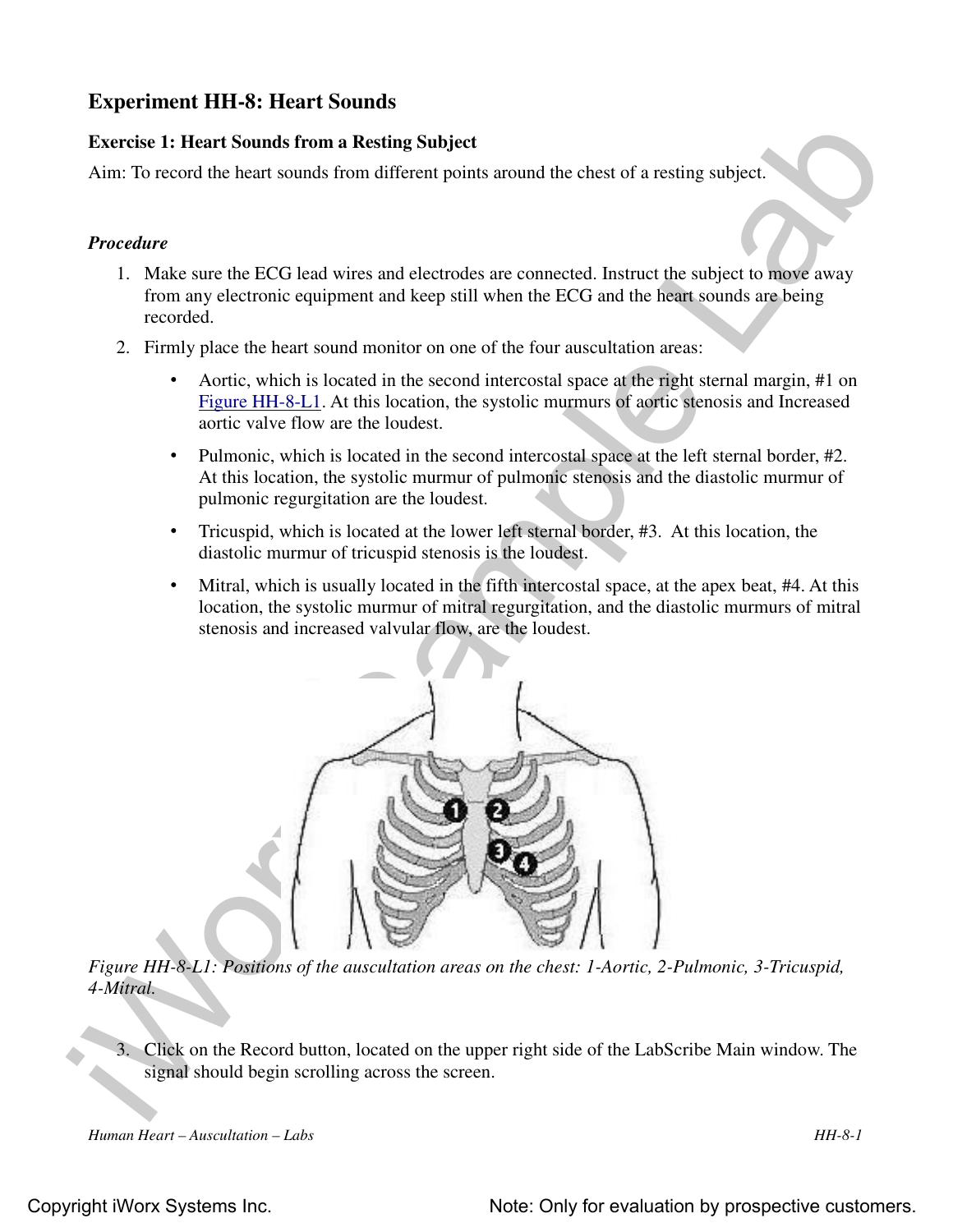*Note: If the user clicks the Record button and there is no communication between the iWorx unit and computer, an error window will appear in the center of the Main window. Make sure the iWorx unit is turned on and connected to the USB port of the computer. Click OK and select the Find Hardware function from the LabScribe Tools menu.* 

- 4. Click on the AutoScale buttons at the upper margins of all three channels.
	- If the signal on the ECG channel is upside down when compared to trace, click on the downward arrow to the left of the channel title and select the Invert function. The trace should now look similar to the one in the figure
	- If a larger signal is required, the electrodes should be moved from the wrists to the skin just below each clavicle.
- 5. If the heart sound recording is noisy, press the heart sound monitor against the chest more firmly or hold it in place with an elastic bandage (Ace wrap) or belt. Also, have the subject hold his or her breath during the recording.
- 6. When you have a suitable trace, type <Subject's Name> Resting ECG/Heart Sounds in the Mark box to the right of the Mark button. Press the Enter key on the keyboard to attach the comment to the data. Record for a minute.
- 7. Click Stop to halt recording.
- 8. Select Save As in the File menu, type a name for the file. Choose a destination on the computer in which to save the file, like your lab group folder. Designate the file type as \*.iwxdata. Click on the Save button to save the data file.
- 9. Repeat Steps 2 through 7 for the other three auscultation areas.
- 10. Select Save in the File menu.

#### *Data Analysis*

|    | computer, an error window will appear in the center of the Main window. Make sure the iWorx unit is<br>turned on and connected to the USB port of the computer. Click OK and select the Find Hardware<br>function from the LabScribe Tools menu.      |
|----|-------------------------------------------------------------------------------------------------------------------------------------------------------------------------------------------------------------------------------------------------------|
|    | 4. Click on the AutoScale buttons at the upper margins of all three channels.                                                                                                                                                                         |
|    | If the signal on the ECG channel is upside down when compared to trace, click on the<br>$\bullet$<br>downward arrow to the left of the channel title and select the Invert function. The trace<br>should now look similar to the one in the figure    |
|    | If a larger signal is required, the electrodes should be moved from the wrists to the skin<br>$\bullet$<br>just below each clavicle.                                                                                                                  |
|    | 5. If the heart sound recording is noisy, press the heart sound monitor against the chest more<br>firmly or hold it in place with an elastic bandage (Ace wrap) or belt. Also, have the subject hold<br>his or her breath during the recording.       |
|    | 6. When you have a suitable trace, type <subject's name=""> Resting ECG/Heart Sounds in the<br/>Mark box to the right of the Mark button. Press the Enter key on the keyboard to attach the<br/>comment to the data. Record for a minute.</subject's> |
|    | 7. Click Stop to halt recording.                                                                                                                                                                                                                      |
| 8. | Select Save As in the File menu, type a name for the file. Choose a destination on the computer<br>in which to save the file, like your lab group folder. Designate the file type as *.iwxdata. Click<br>on the Save button to save the data file.    |
|    | 9. Repeat Steps 2 through 7 for the other three auscultation areas.                                                                                                                                                                                   |
|    | 10. Select Save in the File menu.                                                                                                                                                                                                                     |
|    | Data Analysis                                                                                                                                                                                                                                         |
|    | 1. Click the 2-Cursor icon (Figure HH-8-L2) so that two blue vertical lines appear over the<br>recording window.                                                                                                                                      |
|    | FFT (Spectrum) Half Display Time<br><b>Double Display Time</b>                                                                                                                                                                                        |
|    | <b>Marks</b><br><b>Analysis</b><br><b>Double/Single Cursors</b>                                                                                                                                                                                       |
|    | 人士<br>₩₩<br>⊠ ⋉ પ્? ₩<br>M.<br>昌                                                                                                                                                                                                                      |
|    | <b>Main Window</b><br>Journal<br>Zoom between Cursors                                                                                                                                                                                                 |
|    | <b>XY View</b><br><b>Stimulator Preferences</b>                                                                                                                                                                                                       |
|    | Figure HH-8-L2: The LabScribe toolbar.                                                                                                                                                                                                                |
|    |                                                                                                                                                                                                                                                       |
| 2. | Drag the cursors left and right so that five complete cardiac sound cycles taken from the first<br>auscultation area, while the subject was resting are located between the two blue lines.                                                           |

*Figure HH-8-L2: The LabScribe toolbar.*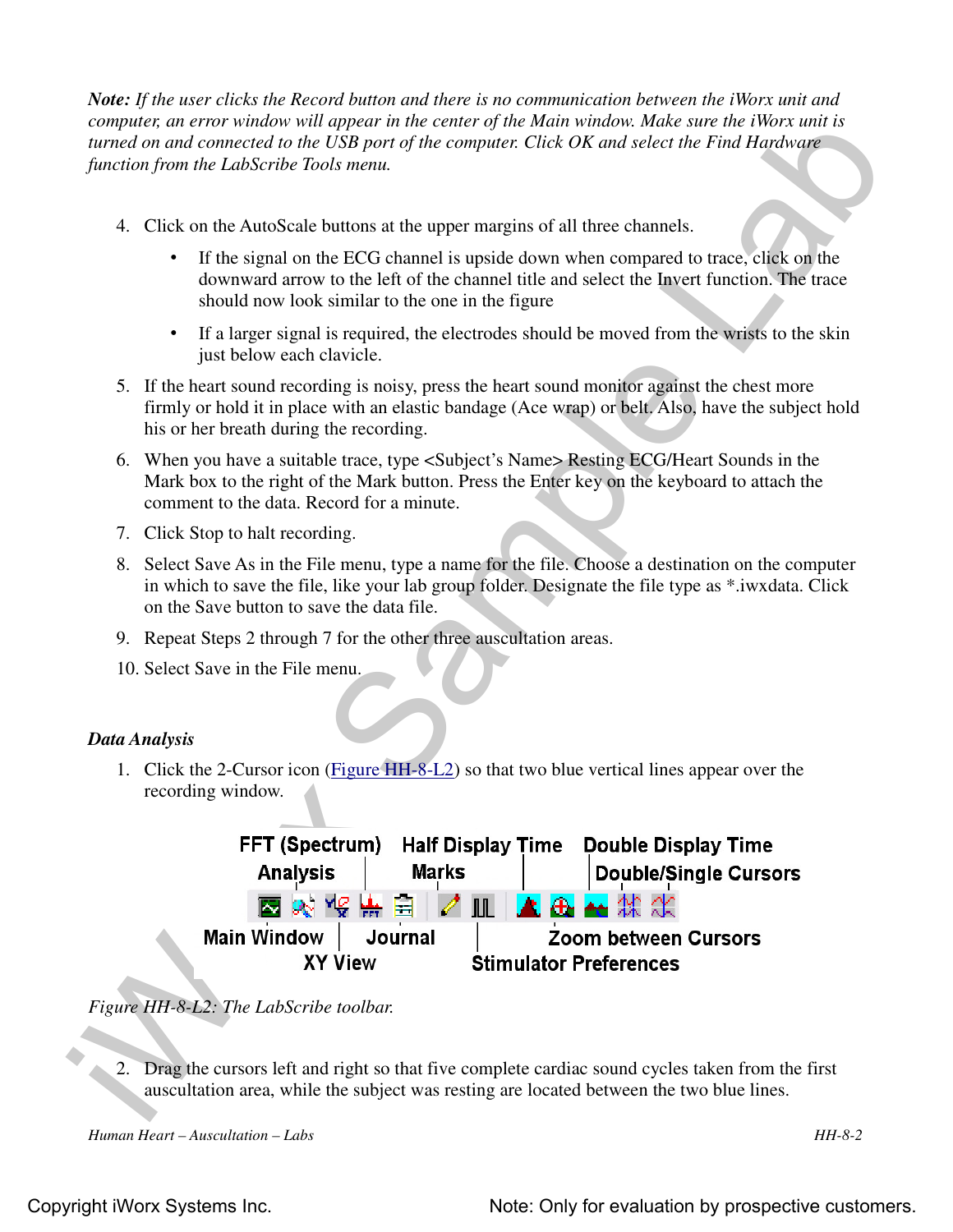- 3. Click the Analysis icon to open the Analysis window.
- 4. Select HS Integral (CH 2) from the Value from Ch menu, and set the Precision = 5. Display all three channels. Select Title and T2-T1 from the General Table Functions and Area from the Periodic Table Functions.
- 5. Move the cursors to the first heart sound (S1) in the first of the five selected cardiac sound cycles. Place one cursor at the beginning of the first S1sound wave and the second cursor at the end of the same S1 sound wave. The values for the Area and the duration (T2-T1) of the HS Integral of this S1 are displayed in the table in the title area of this window (Figure HH-8-L3).



*Figure HH-8-L3: The ECG, heart sounds, and heart sounds integral displayed in the Analysis window. The cursors are placed at the beginning and the end of the second S1 heart sound in the window and the margins of the S1 and S2 sounds of the fourth ECG cycle are marked.*

- 6. These values can be entered into the Journal by either typing the titles and values directly, or by using the right-click menu. When using the functions in the right-click menu of the Analysis window, place the cursors to take measurements, then, select Add Title to Journal or Add Data to Journal to add the values to the Journal.
- 7. Repeat Steps 5 and 6 for the S1 heart sounds in the four other cardiac cycles displayed on the window.
- 8. Repeat Steps 5 and 6 for the S2 heart sounds in the five cardiac cycles from the first auscultation area.
- 9. Repeat Steps 5 and 6 for the S1 and S2 sounds from five cardiac cycles recorded from each of the three other auscultation areas.
- 10. Find the average area and average duration of the HS Integrals for the S1 and S2 sounds taken from the four auscultation areas described earlier. Report the averages for these values in the appropriate section of Table HH-8-L1.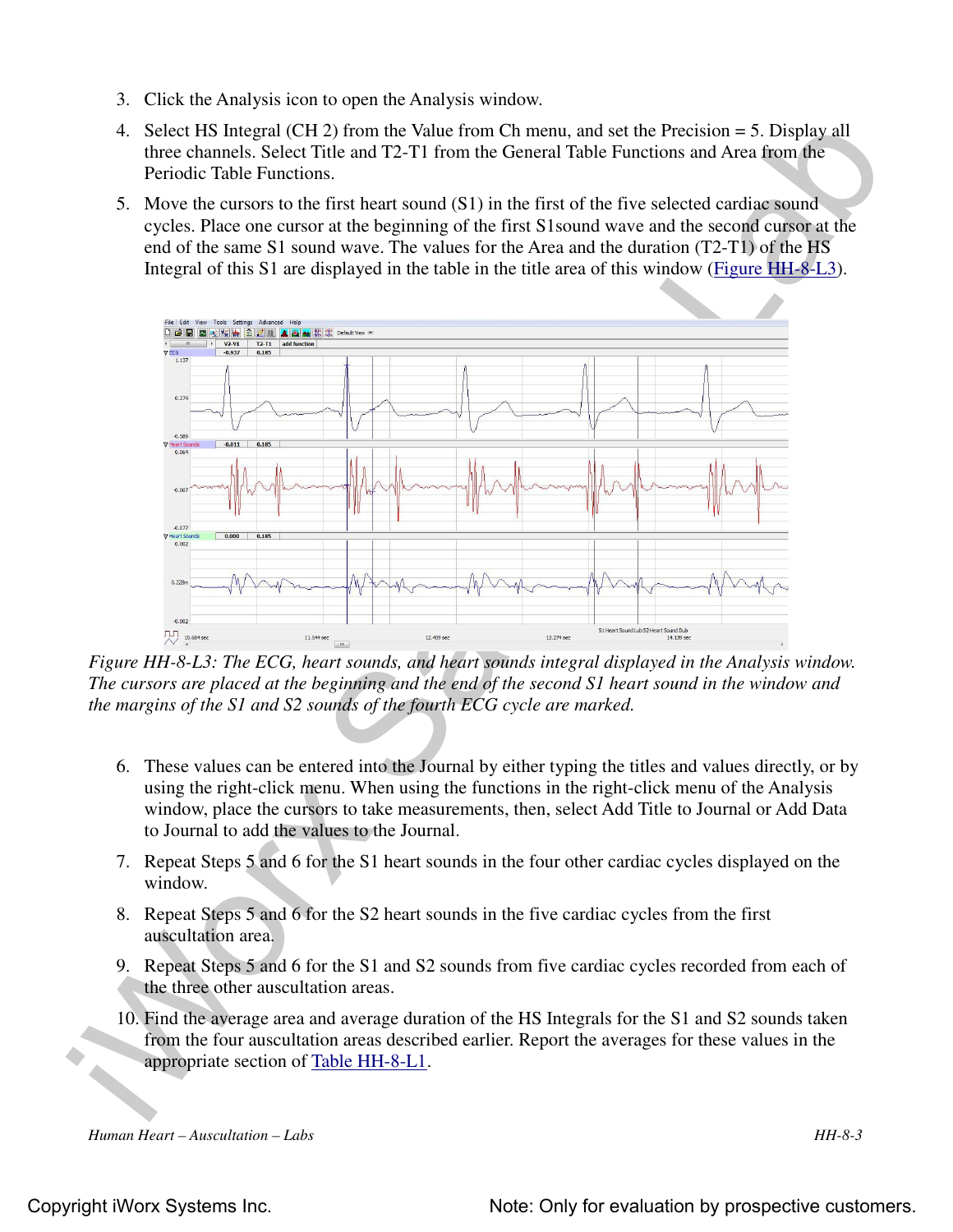11. Calculate the ratio of the average area to the average duration of the HS integrals for the S1 and S2 heart sounds from each auscultation area. This ratio (Area/Duration) will yield a value that is the relative amplitude of each heart sound from each auscultation area.

#### *Questions*

- 1. From the data collected while the subject was resting, compare the relative amplitude (Area/Duration in of the S1 heart sound from the Aortic auscultation area to the relative amplitude of the S2 heart sound from the same auscultation area? Which sound, S1 or S2, is louder at this auscultation area?
- 2. From the other data collected while the subject was resting, compare the relative amplitude (Area/Duration) of the S1 heart sound to the relative amplitude of the S2 heart sound for each of the other three auscultation areas? Which sound, S1 or S2, is louder at the Pulmonic area? At the Tricuspid area? At the Mitral area?

S), heart sounds from each annualitation area. This ratio (Avea/Duration) will yield a value that is<br>
dute relation emplitude of each heat sound from each ansulation area.<br> **Questions**<br> **Duteriors**<br> **CAREDURE CONTIFY AND** *Note: Compare the relative amplitude of S1 to the relative amplitude of S2 from the same auscultation area. Do not compare the relative amplitude of S1 from one auscultation area to the relative amplitude of S1 or S2 from another auscultation area. Comparisons between heart sounds from different auscultation areas are invalid because: the force holding the heart sound monitor to the chest probably varies between recordings made from different auscultation areas; and, the thickness and density of the chest wall varies between auscultation areas.*

- 3. For each auscultation area, which heart sound, S1 or S2, has the higher relative amplitude? Which auscultation area shows the greatest difference between the relative amplitudes of S1 and S2?
- 4. The S1 heart sound is associated with ventricular contraction and the S2 heart sound is associated with ventricular relaxation. Predict which auscultation areas should have higher relative amplitudes of S1? Of S2? Which auscultation areas actually have higher amplitudes of S1 and S2?
- 5. Compare the recording of the ECG and heart sounds taken from the Mitral auscultation area of your subject to labeled ECG in the Backgrouund section. Which valves open or close during a typical S1 recorded from your subject? Which valves open and close during a typical S2 recorded from your subject?

#### **Exercise 2: Heart Sounds after Exercise**

Aim: To record the heart sounds from auscultation areas on the same subject used in Exercise 1 as the subject is recovering from exercise.

#### *Procedure*

1. Remove the ECG snap leads from the subject's electrodes and the heart sound monitor from the subject's chest.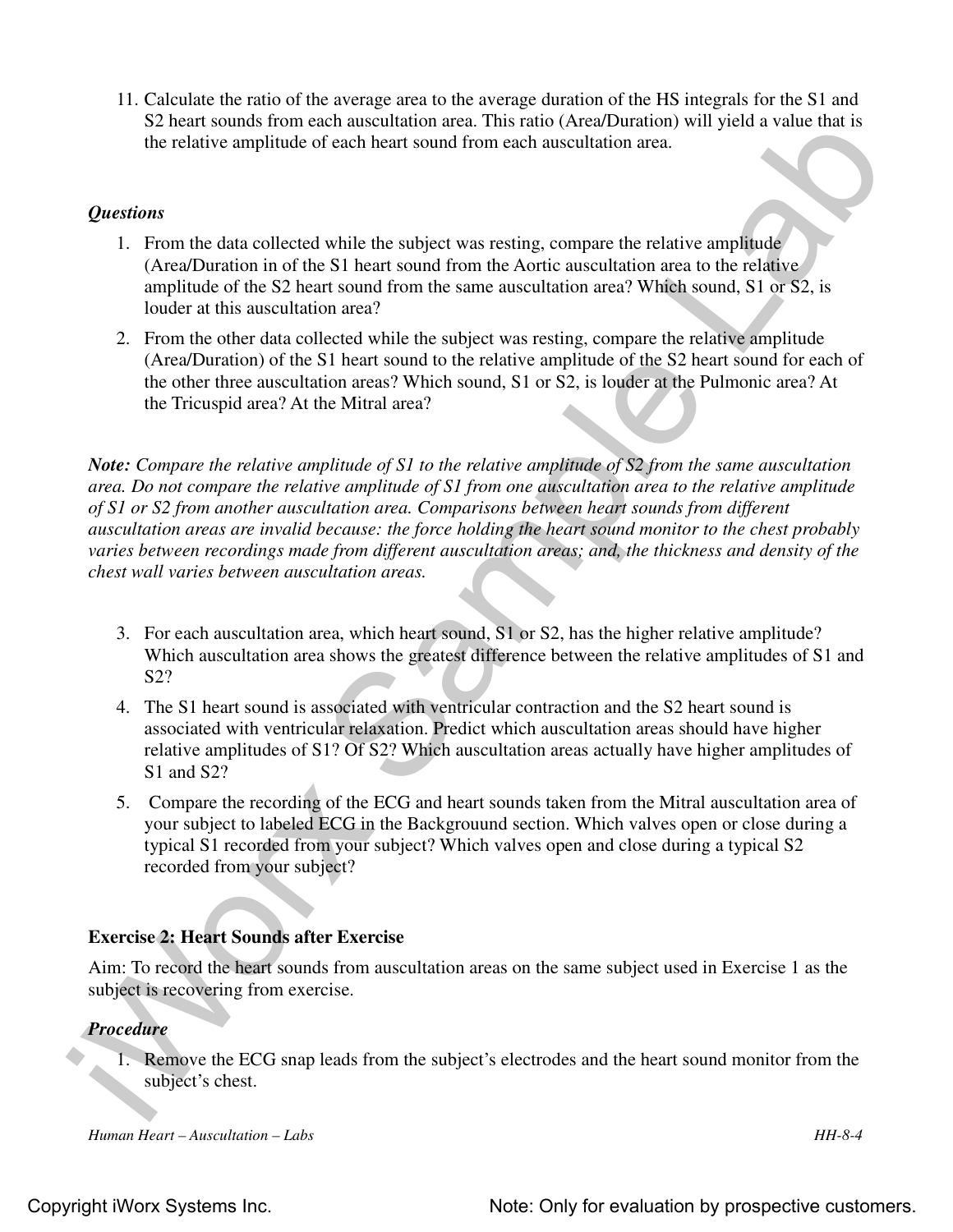- 2. Prepare to reattach the ECG lead wires and heart sound monitor to the subject as soon as the subject finishes exercising.
- 3. Have the subject exercise by running in place, climbing stairs, or pedaling a bicycle. After 2 minutes of exercise, have the subject sit down. Reattach the ECG lead wires to the electrodes and place the heart sound monitor on the subject's aortic auscultation area as quickly as possible.
- 4. Click Start, and then click AutoScale in the title area of the ECG, HS Integral and Heart Sounds channels. Observe the rhythmic ECG and heart sounds signals. If the ECG and heart sounds signals are sizable and relatively noise-free (Figure HH-8-L4), proceed to Step 6. If the recorded signals are noisy, proceed to Steps 5 and 6.
- 5. If the ECG recording is noisy, use the digital Filter in the Right-click menu of the Main window to create narrower band pass filter. Moving the recording electrodes to the skin immediately below each clavicle will also reduce noise.



*Figure HH-8-L4: Recording of ECG, heart sounds, and heart sounds integral displayed in the Main window.*

- 6. If the heart sound recording is noisy, press the heart sound monitor against the chest more firmly or hold it in place with an elastic bandage (Ace wrap) or a belt. Also, have the subject hold his or her breath during the recording.
- 7. When you have a suitable trace, type the name of the subject and the auscultation area used for the recording in the comment line to the right of the Mark button. Press the Enter key on the keyboard to attach the comment to the data. Record at least 10 seconds of noise-free ECG.
- 8. Click Stop to halt recording.
- 9. Repeat Steps 4 through 8 for the other three auscultation areas.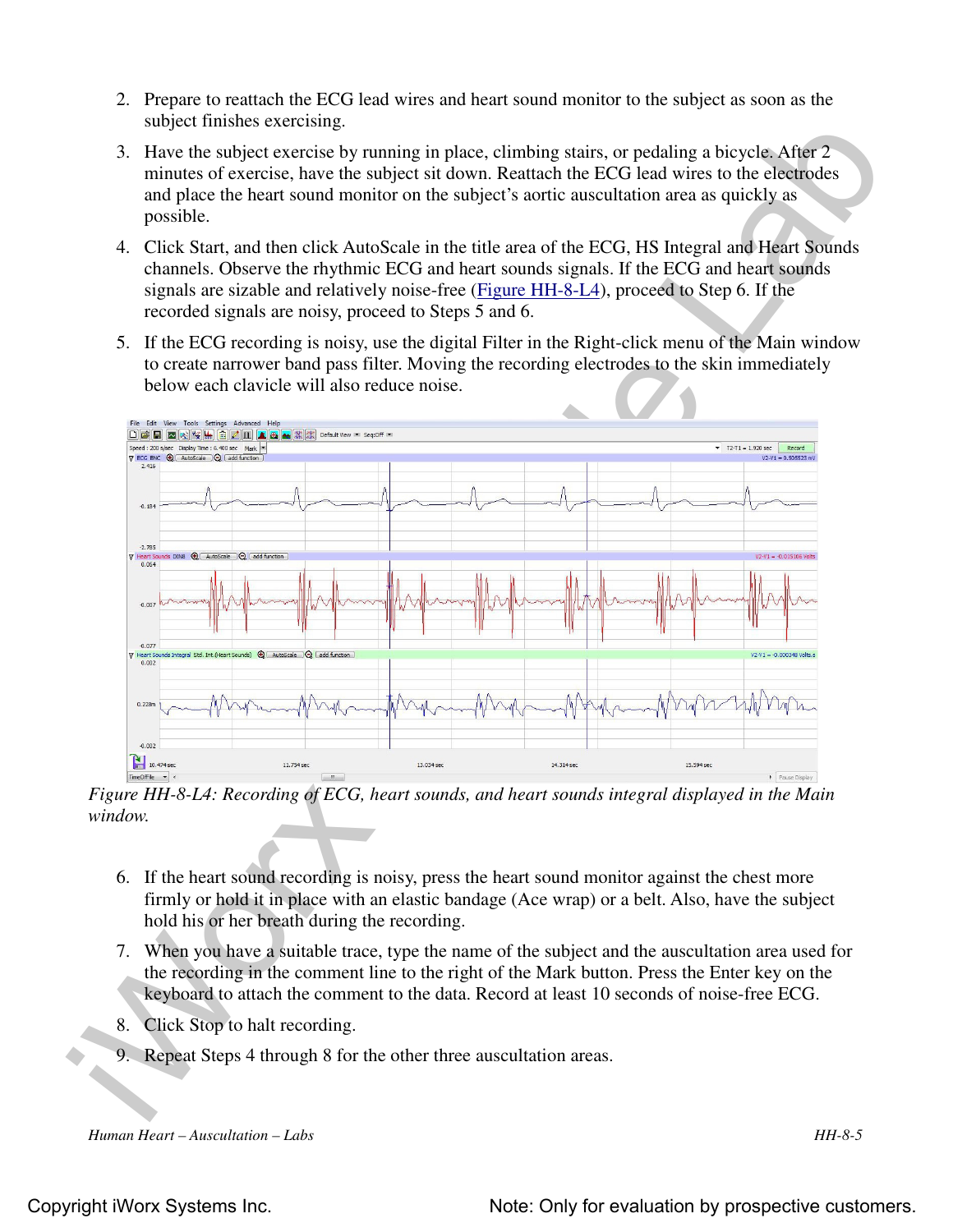10. Select Save As in the File menu, type a name for the file. Choose a destination on the computer in which to save the file(e.g. the iWorx or class folder). Click the Save button to save the file.

#### *Data Analysis*

- 1. Click the 2-Cursor icon (Figure HH-8-L2) so that two blue vertical lines appear over the recording window.
- 2. Drag the cursors left and right so that five complete cardiac sound cycles taken from the first auscultation area, during the subject's recovery from exercise, are located between the two blue lines.
- 3. Click the Analysis icon to open the Analysis window.
- 4. Select HS Integral (CH 2) from the Value from Ch menu, and set the Precision = 5. Select HS Integral and Heart Sounds in the Display Channels box on the left side of the Analysis window. Select Title and T2-T1 from the General Table Functions and Area from the Periodic Table Functions.
- 5. Move the cursors to the first heart sound (S1) in the first of the five selected cardiac sound cycles. Place one cursor at the beginning of the first S1sound wave and the second cursor at the end of the same S1 sound wave. The values for the Area and the duration (T2-T1) of the HS Integral of this S1 are displayed in the table in the title area of this window (Figure HH-8-L3)
- 6. These values can be entered into the Journal by either typing the titles and values directly, or by using the right-click menu. When using the functions in the right-click menu of the Analysis window, place the cursors to take measurements, then, select Add Title to Journal or Add Data to Journal to add the values to the Journal.
- 7. Repeat Steps 5 and 6 for the S1 heart sounds in the four other cardiac cycles displayed on the window.
- 8. Repeat Steps 5 and 6 for the S2 heart sounds in the five cardiac cycles taken from the first auscultation area while the subject was recovering from exercise.
- 9. Repeat Steps 5 and 6 for the S1 and S2 sounds from five cardiac cycles taken from each of the three other auscultation areas while the subject was recovering from exercise.
- 10. Find the average area and average duration of the HS Integrals for the S1 and S2 sounds taken from the four auscultation areas while the subject was recovering from exercise. Report the averages for these values from the exercise recovery period in the appropriate section of the table.
- in which is save the fliete g, the iWorx or class folder). Click the Sive button to save the fliet<br>
Data Analysis<br>
1. Click the 2-Cursor icon (Higura HH-8-1.2) so that two blue vertical lines appear over the<br>
recording wi 11. Calculate the ratio of the average area to the average duration of the HS integrals for the S1 and S2 heart sounds from each auscultation area while the subject was recovering from exercise. This ratio (Area/Duration) will yield a value that is the relative amplitude of each heart sound from each auscultation area.

*Human Heart – Auscultation – Labs HH-8-6*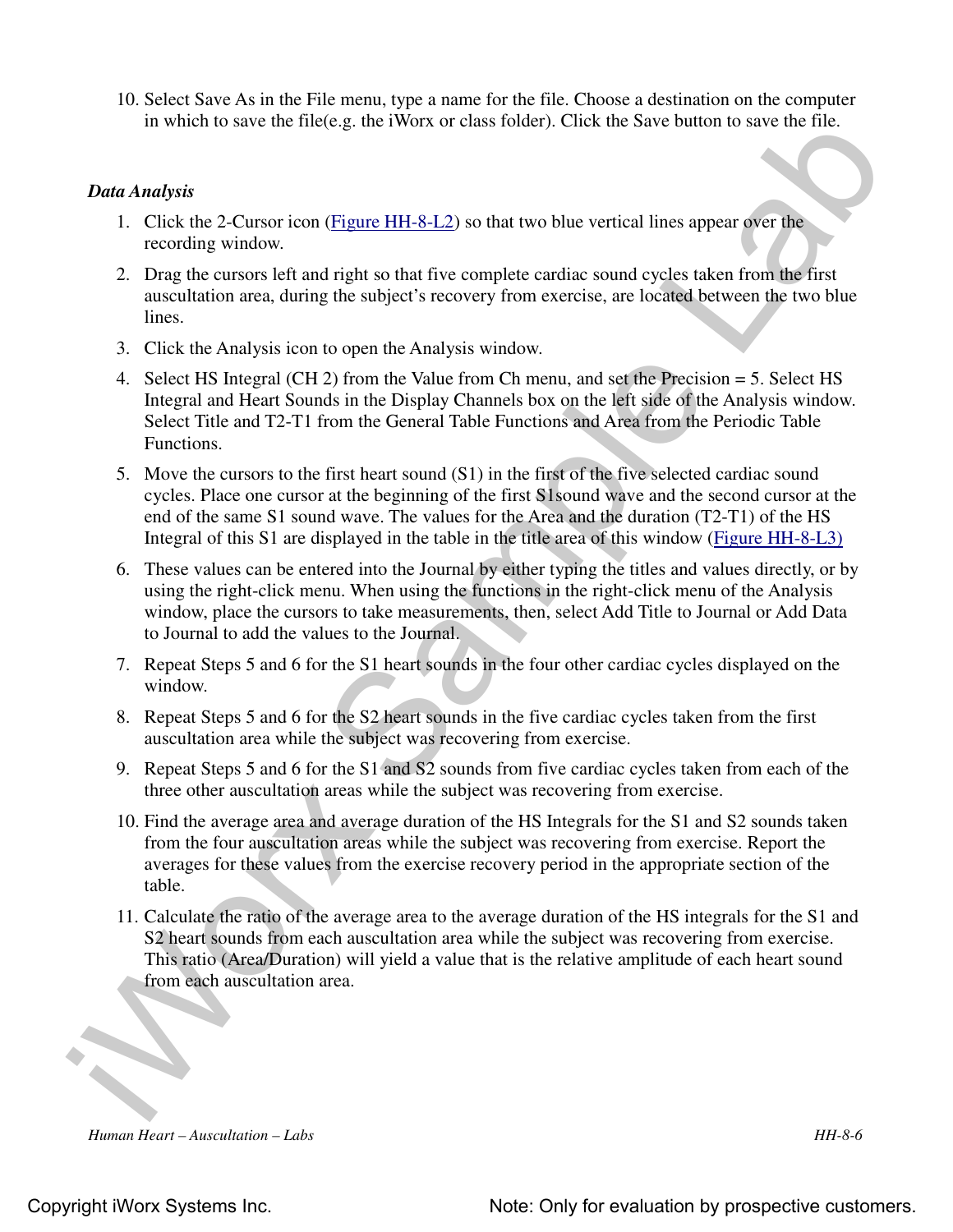#### *Questions*

- 1. From the data collected while the subject was recovering from exercise, compare the relative amplitude (Area/Duration in Table HH-8-L1) of the S1 heart sound from the Aortic auscultation area to the relative amplitude of the S2 heart sound from the same auscultation area? Which heart sound, S1 or S2, has the higher relative amplitude at the Aortic area?
- 2. From the other data collected while the subject was recovering from exercise, compare the relative amplitude (Area/Duration in the data table of the S1 heart sound to the relative amplitude of the S2 heart sound for each of the other three auscultation areas? Which sound, S1 or S2, has the higher relative amplitude at the Pulmonic area? At the Tricuspid area? At the Mitral area?

From that data collected within the subject was seconding town extracted in contribution and the collective and the stress of the stress of the stress of the SM (note that the stress of the SM (note that the stress of the *Note: Compare the relative amplitude of S1 to the relative amplitude of S2 from the same auscultation area. Do not compare the relative amplitude of S1 from one auscultation area to the relative amplitude of S1 or S2 from another auscultation area. Comparisons between heart sounds from different auscultation areas are invalid because: the force holding the heart sound monitor to the chest probably varies between recordings made from different auscultation areas; and, the thickness and density of the chest wall varies between auscultation areas.*

3. For each auscultation area, is the heart sound that has the higher relative amplitude while the subject was recovering from exercise the same as the heart sound that had the higher relative amplitude while the subject was resting?

#### **Exercise 3: Heart Sounds from Other Subjects at Rest**

Aim: To record the heart sounds from auscultation areas around the chest of other subjects.

#### *Procedure*

Follow the Procedure used for Exercise 1 with a new subject.

#### *Data Analysis*

Perform the same Data Analysis conducted in Exercise 1 on the data collected in this exercise.

#### *Questions*

- 1. Answer the same questions listed for Exercise 1 for the data collected from the new subject.
- 2. Are there any significant differences between the heart sounds from different subjects that are resting?

#### **Exercise 4: Heart Sounds from Other Subjects after Exercise**

Aim: To record the heart sounds from auscultation areas on the same subject used in Exercise 3 as the subject is recovering from exercise.

*Human Heart – Auscultation – Labs HH-8-7*

Copyright iWorx Systems Inc. The Copyright iWorx Systems Inc. Note: Only for evaluation by prospective customers.